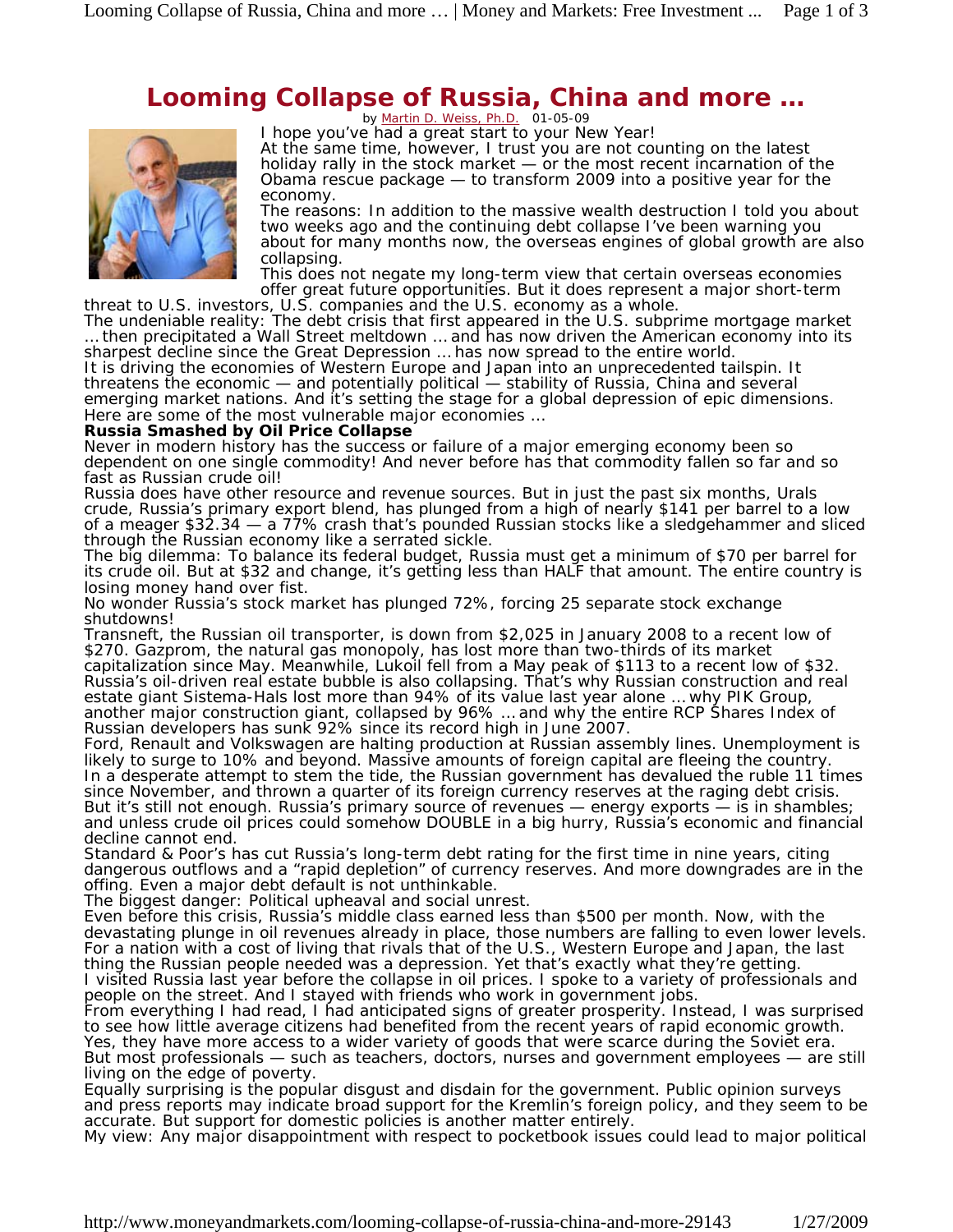changes, the outcome of which is largely unpredictable.

## **China Far More Vulnerable Than Expected**

China's extraordinary expansion of the past decade fueled booms in global trade, commodities and emerging markets. It was a major growth engine that turbo-charged Australia, Brazil, Southeast Asia and even Japan.

Now, however, that engine is grinding to a screeching halt. Indeed, when historians look back to major pivot points of this global economic crisis, they will undoubtedly point to the abrupt end of China's boom.

Many of us assumed that because China's economy was growing so quickly — at a breakneck pace of 10% or more per year — it could easily afford to slow down by a few percentage points and still be in far better shape than most other economies.

But now I seriously question that theory. Indeed, more often than not, companies, industries and entire nations that enjoy the biggest booms are also vulnerable to some of the biggest busts. Instead of a mere slowdown, as many still seem to expect, China's economy could suffer a wholesale collapse.

Exports, which still represent two-fifths of the Chinese economy, are already sinking fast. And the domestic economy, much of which depends directly or indirectly on the revenues flowing from exports, is also beginning to sink.

Warning signs are everywhere: Stocks, down 60% just in the last 12 months; imports, down 17.9% in November alone; foreign investments to China, off 36.5% last year.

In response, the government has slashed interest rates and pledged a \$582 billion stimulus package. But that's mere pocket change compared to China's trillions in vulnerable exports. Moreover, it has done little to help millions of small- and medium-sized businesses which are already shutting down and laying off millions.

A big problem: 45% of the Chinese government bailout is earmarked for the cement and housing industry. Meanwhile, cash-flow problems are sweeping through the entire economy, downing airlines, manufacturers and property companies.

Airlines like China Southern and China Eastern, for example, have been losing money hand over fist. China's auto sales are plunging. Its shipbuilding industry is in a tailspin. And its real estate market is collapsing.

Next, expect surging unemployment … mass reverse migrations from urban centers to the countryside … spreading popular unrest … and a major challenge to authority. Chinese leaders have already admitted that an economic downturn would test their ability to govern. Now, that downturn is here — and the ultimate test, on the near horizon. Meanwhile …

**India**, also heavily dependent on foreign demand for its goods, is suffering its worst export slump in recent memory. Overseas shipments plunged 12.1% in October and *another* 9.9% in November, forcing companies like Tata Motors, India's biggest truck maker, and Hyundai Motor to cut output, fire workers and shut down factories.

**Brazil**, which was growing at a record pace until the third quarter, has suddenly frozen in its tracks. Much of the foreign money it counted on has vanished, leaving acute capital shortages in its wake. Auto sales have gone dead, leaving biggest-ever inventories of unsold cars. Credit, abundantly available just a few months ago, is now gone.

**Japan** has been slammed by its worst recession since World War II … with stock prices plunging to new 18-year lows … industrial output suffering the largest monthly drop since records were kept … Toyota reporting its first loss in 70 years … layoff victims filling tent parks … and worse. Everywhere from Argentina and Mexico to Australia, New Zealand and even the once-rich Middle East, the worldwide debt crisis, the bust in commodities and the sharp slowdown in global trade are transforming massive booms into instant recessions.

It's happening fast and it's accelerating. Government rescue programs aren't nearly enough to turn the tide. And it's another key reason you must approach 2009 with great caution. Stick with safety. Don't veer from the course I have laid out for avoiding the dangers. Wait for the truly big price declines ahead before reinvesting! Good luck and God bless!

Martin

## **About** *Money and Markets*

**For more information and archived issues, visit <u>http://www.moneyandmarkets.com</u><br>***Money and Markets (MaM)* **is published by Weiss Research, Inc. and written by Martin D. Weiss along with Tony** Sagami, Nilus Mattive, Sean Brodrick, Larry Edelson, Michael Larson and Jack Crooks. To avoid conflicts of interest, Weiss Research and its staff do not hold positions in companies recommended in *MaM*, nor do we accept any compensation for such recommendations. The comments, graphs, forecasts, and indices published in *MaM* are based upon data whose accuracy is deemed reliable but not guaranteed. Performance returns cited are derived from our best estimates but must be considered hypothetical in as much as we do not track the actual prices investors pay or receive. Regular contributors and staff include Kristen Adams, Andrea Baumwald, John Burke, Amber Dakar, Michelle Johncke, Dinesh Kalera, Red Morgan, Maryellen Murphy, Jennifer Newman-Amos, Adam Shafer, Julie Trudeau and Leslie Underwood.

**Attention editors and publishers!** *Money and Markets* issues can be republished. Republished issues MUST include attribution of the author(s) and the following short paragraph: